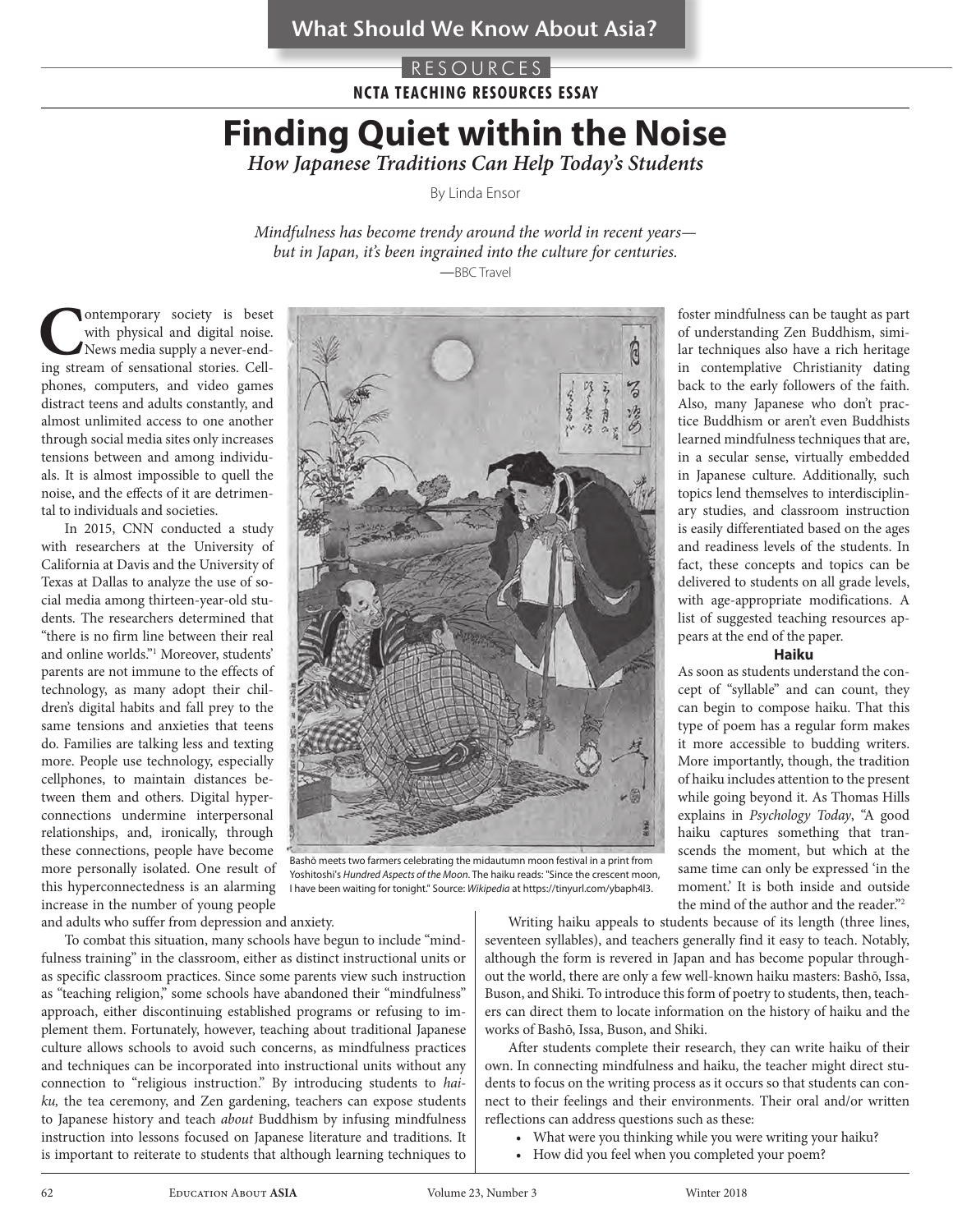### RESOURCES **NCTA TEACHING RESOURCES ESSAY**

- How did you feel when you read your poem aloud?
- What did you want your classmates to get out of your poem?

As a closing activity, students write their haiku on cardstock and illustrate their poems. These can be displayed on the classroom walls for a week or so and then bound into a book to be kept in the room for reference throughout the remainder of the school year. More importantly, it can serve as a reminder of the beauty of quietness and reflection.

### **Tea Ceremony**

The image of a Japanese woman dressed in a kimono kneeling on a mat and pouring tea is one that most people know. In fact, such a scene is among the first to come to mind when someone mentions Japanese culture. Hot green tea, silk kimonos, and *tatami* mats seem distinctly Japanese, although the tea ceremony is not unique to Japan—China and Korea have their own versions of this rite. Yet the formality and quietness of this ceremonial event reflect the traditional culture of Japan well and serve to introduce Western students to its traditions.

The Japanese tea ceremony is rooted in Zen Buddhism, and its use of ritual supports mindful behavior. For many students, the careful and deliberate attention to details throughout this formal procedure may pose challenges initially: there is nothing rushed or random in the tea ceremony. Before the tea is served to guests, the host carefully prepares for all aspects of the event: selecting and arranging the flowers, setting the table, seating the guests, and brewing and serving the tea. The process has been precisely followed for centuries, and what today's students experience should be similar to the purposes of a traditional Japanese tea ceremony: the cultivation of a feeling of respect for and connection to the other guests and an appreciation of the present. According to Zen Buddhism, the universe can be wholly experienced by drinking a single bowl of tea, since the participant surrenders himself or herself to the present and shares tea with an unselfish, caring spirit. For students, the methodical preparation of the tea reveals the importance of attention to details and the significance of being "present in the present," fostering mindful behavior.

Holding a tea ceremony in the classroom is appropriate for students on all grade levels, although the pacing of the experience should be adjusted to accommodate students' attention spans and maturity levels. As students are introduced to a traditional Japanese ceremony, they are encouraged to act purposefully and focus on the present. They participate in a quiet event that fosters a sense of strong connection to others and allows them to act mindfully while learning about Japanese history and culture. At the close of the tea ceremony lesson, students can participate in some type of reflection orally, in writing, or artistically to reinforce what they learned from their experiences.

#### **Zen Gardening**

Like the tea ceremony, Zen gardening is rooted in Japanese culture and the Buddhist tradition. The purposes of this exercise are to evoke feelings of tranquility and peace, and foster a strong sense of connection to nature and other people. Rocks and sand or gravel are used to represent the essence of nature, and the swirling lines have a calming effect on the mind. As students learn about Zen gardening, they can create their own in shoeboxes or other small containers. Once they finish their gardens, they can share them with their classmates and reflect on how they felt and what they learned in the process. Throughout the school year, students will be able to look at their gardens and, if they need to relieve stress, rake the sand or gravel and experience a sense of tranquility again.

### **Conclusion**

Learning about other cultures helps students of all ages. As they explore the traditions of other countries, they grow intellectually, emotionally, and socially. Moreover, they benefit personally from participation in



chair are used; visible from left to right are the fresh water container, caddy, bowl, and iron pot. Source: *Wikipedia* at https://tinyurl.com/ya5ztbtl.



Part of the garden at Ryōan-ji (late fifteenth century), the most abstract of all Japanese Zen gardens. Source: *Wikipedia* at https://tinyurl.com/y9zjonl9.

activities that foster tolerance, patience, and calmness. Such is the goal of using lessons rooted in the Japanese traditions of haiku*,* the tea ceremony, and Zen gardening to support mindfulness in the classroom. These lessons also address nationwide educational standards in English/language arts, world history, and the arts. Additionally, they accommodate the different learning modalities of the students and allow for differentiated instruction. Kinesthetic learners will enjoy the hands-on nature of creating small gardens, illustrating haiku, and participating in the tea ceremony. Visual learners will respond to the aesthetics of the gardens, the balanced staging of the tea ceremony, and the arrangement of the syllables and lines in their haikus*.* Auditory learners will appreciate the class discussions related to each topic, the power of the short poems being read aloud, and the quiet sounds associated with the tea ceremony. Regardless of their individual learning styles, as students participate in activities that require them to focus on the present and work deliberately, they become more connected to the world around them. They also learn how to cope more effectively with stress and noise as they find tranquility within their frantic, hyperconnected digital worlds and discover within themselves the strength required to address difficult situations. This may prove to be one of the most meaningful and profound learning outcomes that students realize in their school careers. ■